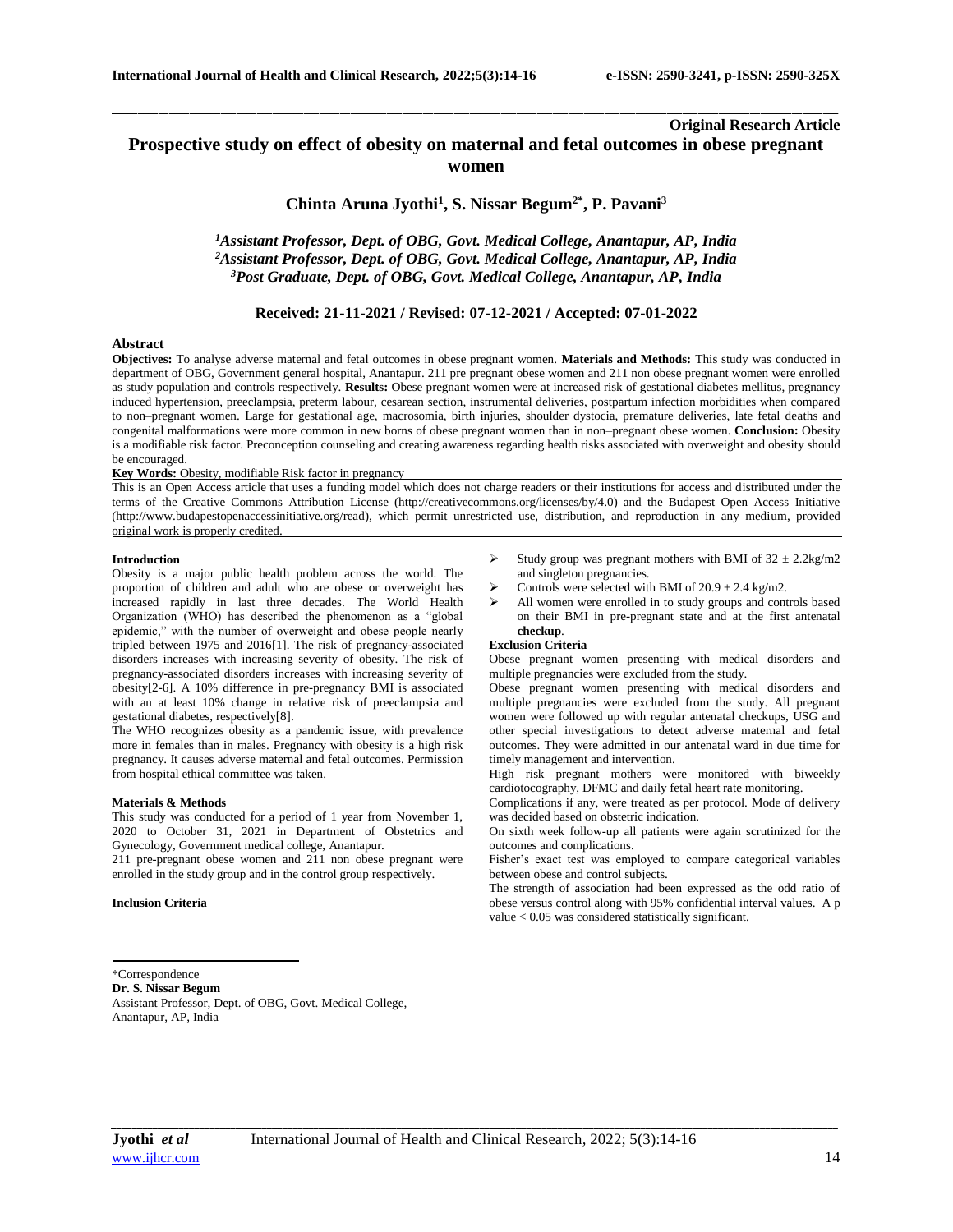### **Results**

\_\_\_\_\_\_\_\_\_\_\_\_\_\_\_\_\_\_\_\_\_\_\_\_\_\_\_\_\_\_\_\_\_\_\_\_\_\_\_\_\_\_\_\_\_\_\_\_\_\_\_\_\_\_\_\_\_\_\_\_\_\_\_\_\_\_\_\_\_\_\_\_\_\_\_\_\_\_\_\_\_\_\_\_\_\_\_\_\_\_\_\_\_\_\_\_\_\_\_\_\_\_\_\_\_\_\_\_\_\_\_\_\_\_\_\_\_\_\_\_\_\_\_\_\_\_\_\_\_\_\_\_\_\_\_\_\_\_\_\_ **Table 1: Patient Distribution & Previous Obstetrical data of Obese Pregnant Women**

| Age in Years | Number of cases $N = 211$ | Parity        | Number of cases $N = 211$ | Age in Years |
|--------------|---------------------------|---------------|---------------------------|--------------|
| $18 - 24$    |                           | Primigravidae | 163                       | $18 - 24$    |
| $24 - 32$    | 150                       | Multigravidae |                           | $24 - 32$    |
| $33 - 38$    |                           |               |                           | $33 - 38$    |

# **Table 2: Route Deliveries in Obese &Control Groups**

| <b>Route of delivery</b> | <b>Obese</b> | <b>Controls</b> | $OR(Cl-95%)$     | p value      |
|--------------------------|--------------|-----------------|------------------|--------------|
| <b>EMISCS</b>            | 78(36.2%)    | 37 (17.5%)      | $2.65(1.9-3.6)$  | < 0.001      |
| EL LSCS                  | 48(22.0%)    | 33 (15.6%)      | $1.59(1.1-2.4)$  | 0.011        |
| Vaginal                  | 58(27.4%)    | 130 (61.3%)     | $0.24(0.17-0.)$  | $<\!\!0.001$ |
| Instrumental             | 27(12.3%)    | $1(5.2\%)$      | $2.56(1.5-4.20)$ | $<\!\!0.001$ |

# **Table 3: Indication for Cesarean Section in Obese & Controls**

| <b>Cesarean section</b>     | Obese 124  | <b>Control 70</b> |
|-----------------------------|------------|-------------------|
| previous uterine scar       | 30(12.1%)  | 23(16.4%)         |
| <b>Fetal distress</b>       | 64(25.8%)  | $52(37.1\%)$      |
| Breech                      | 9(3.62%)   | 6(4.%)            |
| Labor induction failure     | 60(24.2%)  | 30(21.4%)         |
| PIH                         | 7(2.82%)   | $2(1.4\%)$        |
| Preeclampsia                | 37(14.2%)  | $14(10\%)$        |
| Arrest of cervical dilation | 22(8.8%)   | $11(7.8\%)$       |
| Macrosomia                  | $9(7.6\%)$ | $1(1.4\%)$        |

#### **Table 4: Indication for Induction of Labour in Obese & Controls**

| <b>Labour induction</b> | <b>Obese Women</b> | <b>Control</b> |
|-------------------------|--------------------|----------------|
| Rupture of membranes    | 22(16.16%)         | 16 (21.33%)    |
| Diabetes mellitus       | 40 (26.69%)        | $5(6.66\%)$    |
| Hypertension            | 21 (15.78%)        | 4(5.33%)       |
| Postdated pregnancy     | 17 (12.78%)        | 10 (13.33%)    |
| Programmed delivery     | 34 (25.56%)        | 40 (32.0%)     |

# **Table 5: Fetal Complications**

| <b>Fetal outcome</b>      | Obese $(N = 207)$ | Controls $(N = 211)$ | $OR(Cl-95%)$       | p value        |
|---------------------------|-------------------|----------------------|--------------------|----------------|
| Birth weight $< 2.5$ kg   | 16(7.7%)          | 42 (9.9%)            | $0.76(0.4 - 1.2)$  | 0.0274         |
| Birth weight $>$ 3.5 kg   | 46 (22.2%)        | $12(2.8\%)$          | $9.74(5.2 - 18.1)$ | ${}_{< 0.001}$ |
| Preterm babies <34 weeks  | 16(7.7%)          | 15 (3.5%)            | $2.23(1.1-4.1)$    | 0.016          |
| Preterm babies <37 weeks  | $11(5.3\%)$       | 24 (5.7%)            | $0.91(0.5-1.6)$    | 0.880          |
| Small for gestational age | 18 (8.7%)         | 64 (15.2%)           | $0.53(0.3-0.8)$    | 0.004          |
| Large for gestational age | 96 (46.3%)        | 82 (19.4%)           | $3.58(2.6 - 4.8)$  | < 0.001        |
| Infant birth trauma       | $5(2.4\%)$        | $\Omega$             | $2.18(1.2 - 3.44)$ | < 0.001        |
| Recoveries in NICU        | 43 (20.7%)        | 82 (19.4%)           | $1.08(0.7 - 1.5)$  | 0.667          |
| Congenital anomaly        | $3(1.2\%)$        | $1(0.2\%)$           | $5.13(0.5 - 4.42)$ | 0.012          |
| Neonatal mortality        | $1(0.5\%)$        | $\Omega$             | $5.11(0.2 - 1.06)$ | 0.246          |

### **Table 6: Maternal Outcome in Obese & Control Groups**

| <b>Maternal outcome</b>       | <b>Obese</b> | <b>Controls</b> | OR (CI-95%)          | p value |
|-------------------------------|--------------|-----------------|----------------------|---------|
| Gestational diabetes mellitus | 41 (19.43%)  | 8 (3.79%)       | $6.12(3.5-10.6)$     | < 0.001 |
| <b>PIH</b>                    | 26 (12.32%)  | 5(2.36%)        | $5.76(2.9 - 11.5)$   | < 0.001 |
| Preeclampsia                  | 18 (8.76%)   | $5(3.31\%)$     | $2.80(1.5-5.26)$     | 0.001   |
| Preterm labour <37 weeks      | $11(5.21\%)$ | 12 (5.68%)      | $0.91(0.5 - 1.6)$    | 0.880   |
| Preterm labour <34 weeks      | 16(7.58%)    | 8 (3.55%)       | $2.23(1.1-4.2)$      | 0.016   |
| UTI                           | 31 (14.69%)  | 10(4.97%)       | $3.29(1.9-5.5)$      | < 0.001 |
| Thromboembolic phenomenon     | 3(1.18%)     |                 | $11.13(0.6 - 202.9)$ | 0.062   |
| Chronic hypertension          | $11(5.21\%)$ | 1(0.47%)        | $11.55(2.7 - 49.4)$  | < 0.001 |
| Overt diabetes mellitus       | 5(2.36%)     | $\theta$        | $21.51(1.3 - 368.5)$ | 0.002   |
| <b>IUFD</b>                   | $3(1.42\%)$  | 1(0.23%)        | $6.22(0.7-51.9)$     | 0.066   |
| Maternal mortality            |              |                 |                      |         |

### **Table 7: Intrapartum & Postpartum Complications**

| Complications              | Obese $(N = 211)$ | Controls $(N = 211)$ | $OR(Cl-95%)$      | <b>p</b> value |
|----------------------------|-------------------|----------------------|-------------------|----------------|
| Meconium stained liquor    | 83 (20.37%)       | 26 (12.32%)          | $1.82(1.2-2.6)$   | 0.002          |
| Non progress of labour     | 31 (14.69%)       | 12 (5.43%)           | $3.13(1.8-5.2)$   | $< \!\! 0.001$ |
| Shoulder dystocia          | $6(2.6\%)$        | 1 (0.47%)            | $5.62(12-25.5)$   | 0.022          |
| Perianal and cervical tear | 20 (9.47%)        | 5 (2.36%)            | $4.31(2.1 - 8.7)$ | $<\!\!0.001$   |